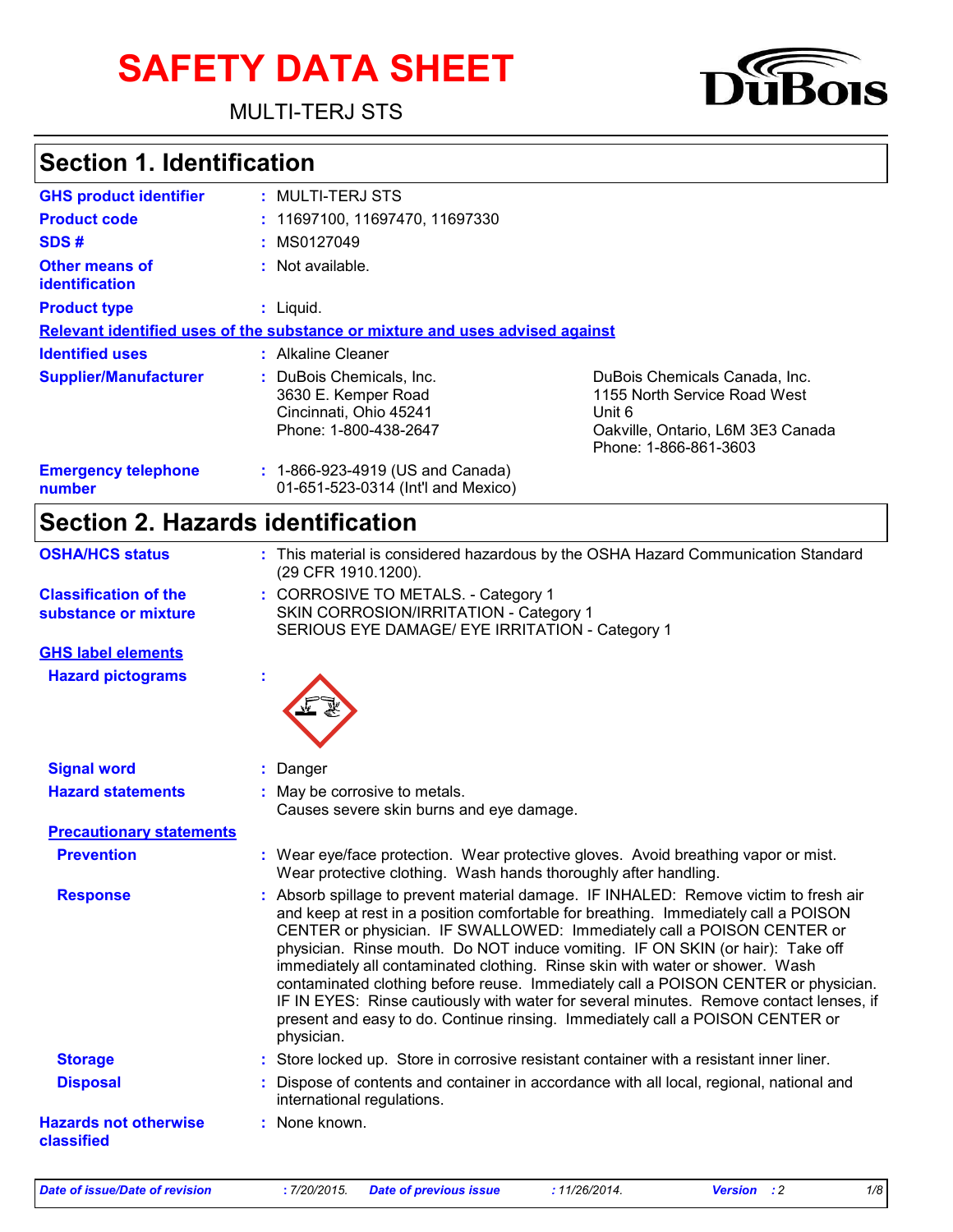### **Section 3. Composition/information on ingredients**

| <b>Ingredient name</b> |                         | <b>CAS number</b> |
|------------------------|-------------------------|-------------------|
| potassium hydroxide    | 20<br>$\Delta$<br>1 U - | 1310-58-3         |

Any concentration shown as a range is to protect confidentiality or is due to batch variation.

**There are no additional ingredients present which, within the current knowledge of the supplier and in the concentrations applicable, are classified as hazardous to health or the environment and hence require reporting in this section.**

**Occupational exposure limits, if available, are listed in Section 8.**

### **Section 4. First aid measures**

#### **Description of necessary first aid measures**

| <b>Eye contact</b>                                 | : Get medical attention immediately. Call a poison center or physician. Immediately flush<br>eyes with plenty of water, occasionally lifting the upper and lower eyelids. Check for and<br>remove any contact lenses. Continue to rinse for at least 10 minutes. Chemical burns<br>must be treated promptly by a physician.                                                                                                                                                                                                                                                                                                                                                                                                                                                                                                                                                         |
|----------------------------------------------------|-------------------------------------------------------------------------------------------------------------------------------------------------------------------------------------------------------------------------------------------------------------------------------------------------------------------------------------------------------------------------------------------------------------------------------------------------------------------------------------------------------------------------------------------------------------------------------------------------------------------------------------------------------------------------------------------------------------------------------------------------------------------------------------------------------------------------------------------------------------------------------------|
| <b>Inhalation</b>                                  | : Get medical attention immediately. Call a poison center or physician. Remove victim to<br>fresh air and keep at rest in a position comfortable for breathing. If it is suspected that<br>fumes are still present, the rescuer should wear an appropriate mask or self-contained<br>breathing apparatus. If not breathing, if breathing is irregular or if respiratory arrest<br>occurs, provide artificial respiration or oxygen by trained personnel. It may be<br>dangerous to the person providing aid to give mouth-to-mouth resuscitation. If<br>unconscious, place in recovery position and get medical attention immediately. Maintain<br>an open airway. Loosen tight clothing such as a collar, tie, belt or waistband.                                                                                                                                                  |
| <b>Skin contact</b>                                | : Get medical attention immediately. Call a poison center or physician. Flush<br>contaminated skin with plenty of water. Remove contaminated clothing and shoes.<br>Wash contaminated clothing thoroughly with water before removing it, or wear gloves.<br>Continue to rinse for at least 10 minutes. Chemical burns must be treated promptly by a<br>physician. Wash clothing before reuse. Clean shoes thoroughly before reuse.                                                                                                                                                                                                                                                                                                                                                                                                                                                  |
| <b>Ingestion</b>                                   | : Get medical attention immediately. Call a poison center or physician. Wash out mouth<br>with water. Remove dentures if any. Remove victim to fresh air and keep at rest in a<br>position comfortable for breathing. If material has been swallowed and the exposed<br>person is conscious, give small quantities of water to drink. Stop if the exposed person<br>feels sick as vomiting may be dangerous. Do not induce vomiting unless directed to do<br>so by medical personnel. If vomiting occurs, the head should be kept low so that vomit<br>does not enter the lungs. Chemical burns must be treated promptly by a physician.<br>Never give anything by mouth to an unconscious person. If unconscious, place in<br>recovery position and get medical attention immediately. Maintain an open airway.<br>Loosen tight clothing such as a collar, tie, belt or waistband. |
| Most important symptoms/effects, acute and delayed |                                                                                                                                                                                                                                                                                                                                                                                                                                                                                                                                                                                                                                                                                                                                                                                                                                                                                     |
| <b>Potential acute health effects</b>              |                                                                                                                                                                                                                                                                                                                                                                                                                                                                                                                                                                                                                                                                                                                                                                                                                                                                                     |
| <b>Eye contact</b>                                 | : Causes serious eye damage.                                                                                                                                                                                                                                                                                                                                                                                                                                                                                                                                                                                                                                                                                                                                                                                                                                                        |
| <b>Inhalation</b>                                  | : May give off gas, vapor or dust that is very irritating or corrosive to the respiratory<br>system.                                                                                                                                                                                                                                                                                                                                                                                                                                                                                                                                                                                                                                                                                                                                                                                |
| <b>Skin contact</b>                                | : Causes severe burns.                                                                                                                                                                                                                                                                                                                                                                                                                                                                                                                                                                                                                                                                                                                                                                                                                                                              |
| <b>Ingestion</b>                                   | : May cause burns to mouth, throat and stomach.                                                                                                                                                                                                                                                                                                                                                                                                                                                                                                                                                                                                                                                                                                                                                                                                                                     |
| Over-exposure signs/symptoms                       |                                                                                                                                                                                                                                                                                                                                                                                                                                                                                                                                                                                                                                                                                                                                                                                                                                                                                     |
| <b>Eye contact</b>                                 | : Adverse symptoms may include the following:<br>pain<br>watering<br>redness                                                                                                                                                                                                                                                                                                                                                                                                                                                                                                                                                                                                                                                                                                                                                                                                        |
| <b>Inhalation</b>                                  | : No specific data.                                                                                                                                                                                                                                                                                                                                                                                                                                                                                                                                                                                                                                                                                                                                                                                                                                                                 |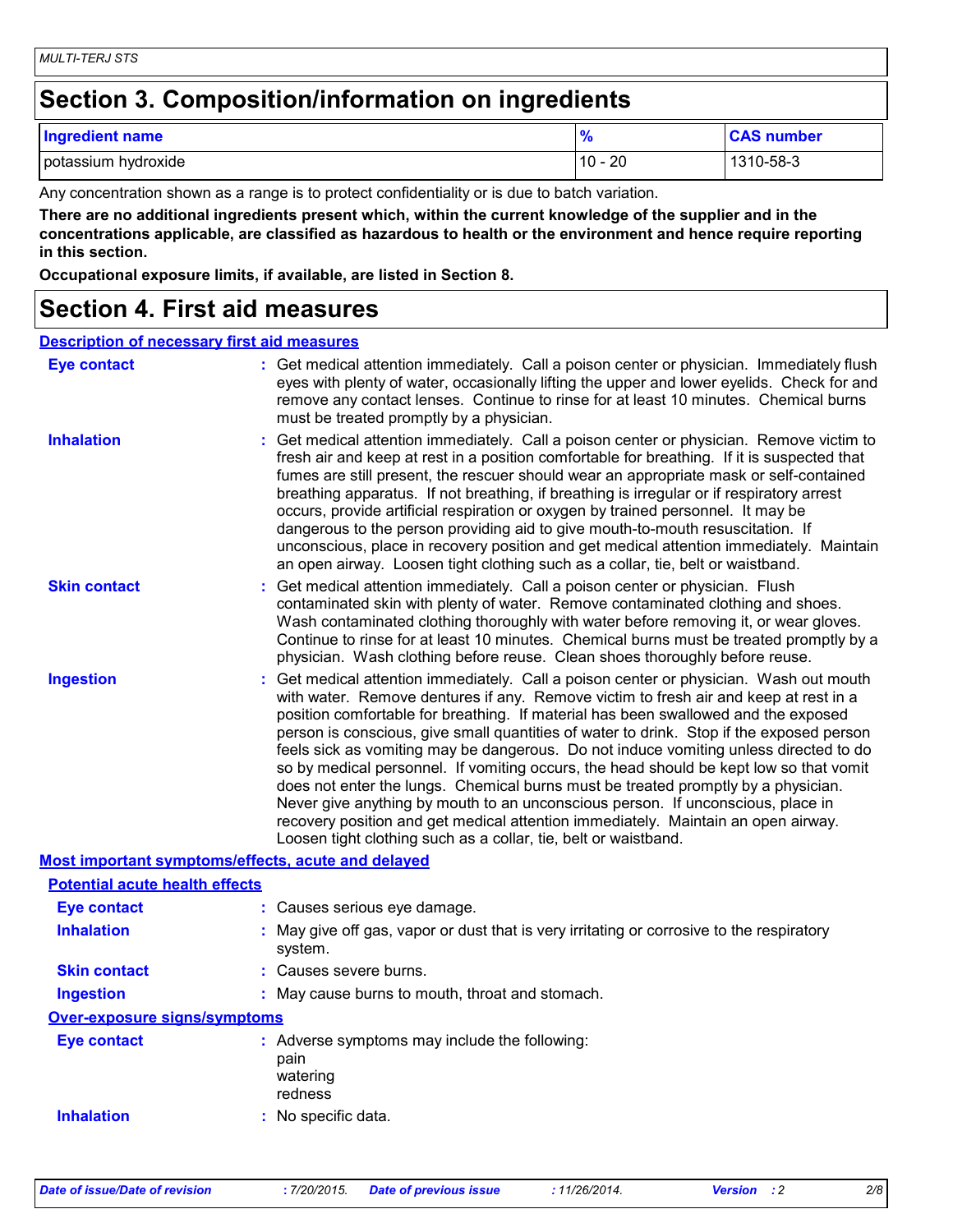### **Section 4. First aid measures**

| <b>Skin contact</b>                        | : Adverse symptoms may include the following:<br>pain or irritation<br>redness<br>blistering may occur                         |
|--------------------------------------------|--------------------------------------------------------------------------------------------------------------------------------|
| <b>Ingestion</b>                           | : Adverse symptoms may include the following:<br>stomach pains                                                                 |
|                                            | Indication of immediate medical attention and special treatment needed, if necessary                                           |
| <b>Notes to physician</b>                  | : Treat symptomatically. Contact poison treatment specialist immediately if large<br>quantities have been ingested or inhaled. |
| <b>Specific treatments</b>                 | : No specific treatment.                                                                                                       |
| See toxicological information (Section 11) |                                                                                                                                |
|                                            |                                                                                                                                |

### **Section 5. Fire-fighting measures**

#### **Hazardous thermal decomposition products Specific hazards arising from the chemical** Decomposition products may include the following materials: **:** carbon dioxide carbon monoxide phosphorus oxides metal oxide/oxides **:** In a fire or if heated, a pressure increase will occur and the container may burst. Fire-fighters should wear appropriate protective equipment and self-contained breathing **:** apparatus (SCBA) with a full face-piece operated in positive pressure mode. **Special protective equipment for fire-fighters** Use an extinguishing agent suitable for the surrounding fire. **: Extinguishing media :** None known. **Suitable extinguishing media Unsuitable extinguishing media**

### **Section 6. Accidental release measures**

| <b>Personal precautions</b>      | : No action shall be taken involving any personal risk or without suitable training.<br>Evacuate surrounding areas. Keep unnecessary and unprotected personnel from<br>entering. Do not touch or walk through spilled material. Do not breathe vapor or mist.<br>Provide adequate ventilation. Wear appropriate respirator when ventilation is<br>inadequate. Put on appropriate personal protective equipment.                                                                                                                                                                                                                                                                                                                                             |
|----------------------------------|-------------------------------------------------------------------------------------------------------------------------------------------------------------------------------------------------------------------------------------------------------------------------------------------------------------------------------------------------------------------------------------------------------------------------------------------------------------------------------------------------------------------------------------------------------------------------------------------------------------------------------------------------------------------------------------------------------------------------------------------------------------|
| <b>Environmental precautions</b> | : Avoid dispersal of spilled material and runoff and contact with soil, waterways, drains<br>and sewers. Inform the relevant authorities if the product has caused environmental<br>pollution (sewers, waterways, soil or air).                                                                                                                                                                                                                                                                                                                                                                                                                                                                                                                             |
| <b>Methods for cleaning up</b>   |                                                                                                                                                                                                                                                                                                                                                                                                                                                                                                                                                                                                                                                                                                                                                             |
| <b>Small spill</b>               | : Stop leak if without risk. Move containers from spill area. Dilute with water and mop up<br>if water-soluble. Alternatively, or if water-insoluble, absorb with an inert dry material and<br>place in an appropriate waste disposal container. Absorb spillage to prevent material<br>damage. Dispose of via a licensed waste disposal contractor.                                                                                                                                                                                                                                                                                                                                                                                                        |
| <b>Large spill</b>               | : Stop leak if without risk. Move containers from spill area. Absorb spillage to prevent<br>material damage. Approach release from upwind. Prevent entry into sewers, water<br>courses, basements or confined areas. Wash spillages into an effluent treatment plant<br>or proceed as follows. Contain and collect spillage with non-combustible, absorbent<br>material e.g. sand, earth, vermiculite or diatomaceous earth and place in container for<br>disposal according to local regulations (see Section 13). Dispose of via a licensed<br>waste disposal contractor. Contaminated absorbent material may pose the same<br>hazard as the spilled product. Note: see Section 1 for emergency contact information<br>and Section 13 for waste disposal. |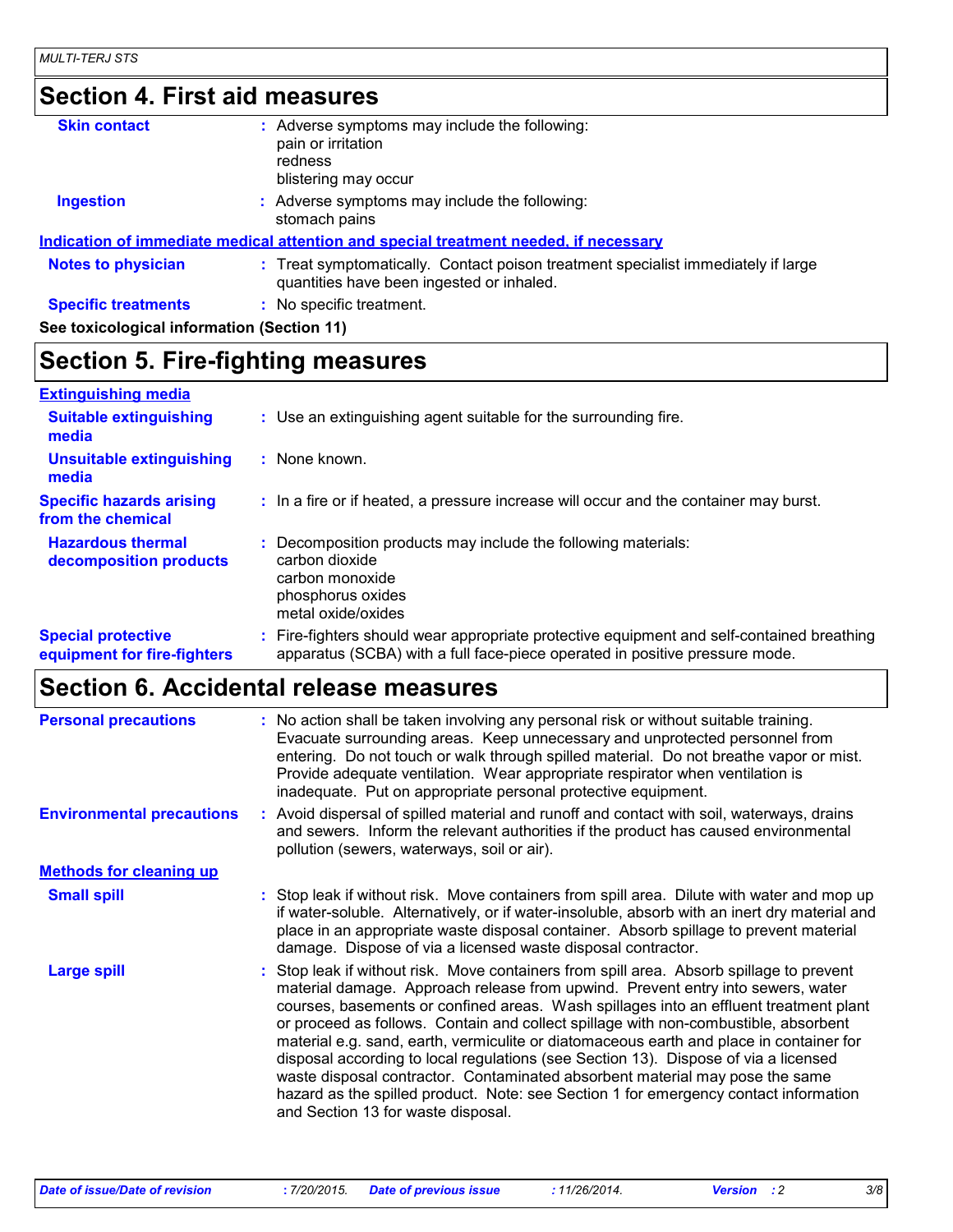## **Section 7. Handling and storage**

| <b>Handling</b> | : Put on appropriate personal protective equipment (see Section 8). Do not get in eyes or<br>on skin or clothing. Do not breathe vapor or mist. Do not ingest. If during normal use<br>the material presents a respiratory hazard, use only with adequate ventilation or wear<br>appropriate respirator. Keep in the original container or an approved alternative made<br>from a compatible material, kept tightly closed when not in use. Keep away from acids.<br>Empty containers retain product residue and can be hazardous. Do not reuse container.<br>Absorb spillage to prevent material damage.                   |
|-----------------|-----------------------------------------------------------------------------------------------------------------------------------------------------------------------------------------------------------------------------------------------------------------------------------------------------------------------------------------------------------------------------------------------------------------------------------------------------------------------------------------------------------------------------------------------------------------------------------------------------------------------------|
| <b>Storage</b>  | : Store in accordance with local regulations. Store in original container protected from<br>direct sunlight in a dry, cool and well-ventilated area, away from incompatible materials<br>(see Section 10) and food and drink. Store in corrosive resistant container with a<br>resistant inner liner. Store locked up. Separate from acids. Keep container tightly<br>closed and sealed until ready for use. Containers that have been opened must be<br>carefully resealed and kept upright to prevent leakage. Do not store in unlabeled<br>containers. Use appropriate containment to avoid environmental contamination. |

### **Section 8. Exposure controls/personal protection**

#### **Control parameters**

#### **Occupational exposure limits**

| <b>Ingredient name</b>                               | CAS#                                                                                                                                                                                                                                             | <b>ACGIH</b>                                                | <b>OSHA</b>                                                                                                                                                                                                                                                                                                                                     | <b>Mexico</b> |
|------------------------------------------------------|--------------------------------------------------------------------------------------------------------------------------------------------------------------------------------------------------------------------------------------------------|-------------------------------------------------------------|-------------------------------------------------------------------------------------------------------------------------------------------------------------------------------------------------------------------------------------------------------------------------------------------------------------------------------------------------|---------------|
| potassium hydroxide                                  | 1310-58-3                                                                                                                                                                                                                                        | $C: 2$ mg/m <sup>3</sup>                                    |                                                                                                                                                                                                                                                                                                                                                 |               |
| <b>Engineering measures</b>                          | : If user operations generate dust, fumes, gas, vapor or mist, use process enclosures,<br>local exhaust ventilation or other engineering controls to keep worker exposure to<br>airborne contaminants below any recommended or statutory limits. |                                                             |                                                                                                                                                                                                                                                                                                                                                 |               |
| <b>Hygiene measures</b>                              |                                                                                                                                                                                                                                                  | showers are close to the workstation location.              | : Wash hands, forearms and face thoroughly after handling chemical products, before<br>eating, smoking and using the lavatory and at the end of the working period.<br>Appropriate techniques should be used to remove potentially contaminated clothing.<br>Wash contaminated clothing before reusing. Ensure that eyewash stations and safety |               |
| <b>Personal protection</b>                           |                                                                                                                                                                                                                                                  |                                                             |                                                                                                                                                                                                                                                                                                                                                 |               |
| <b>Respiratory</b>                                   |                                                                                                                                                                                                                                                  | working limits of the selected respirator.                  | : If a risk assessment indicates this is necessary, use a properly fitted, air-purifying or<br>airfed respirator complying with an approved standard. Respirator selection must be<br>based on known or anticipated exposure levels, the hazards of the product and the safe                                                                    |               |
| <b>Hands</b>                                         | necessary.                                                                                                                                                                                                                                       |                                                             | Chemical-resistant, impervious gloves complying with an approved standard should be<br>worn at all times when handling chemical products if a risk assessment indicates this is                                                                                                                                                                 |               |
| <b>Eyes</b>                                          |                                                                                                                                                                                                                                                  | gases or dusts. Recommended: splash goggles                 | Safety eyewear complying with an approved standard should be used when a risk<br>assessment indicates this is necessary to avoid exposure to liquid splashes, mists,                                                                                                                                                                            |               |
| <b>Skin</b>                                          |                                                                                                                                                                                                                                                  | handling this product.                                      | Personal protective equipment for the body should be selected based on the task being<br>performed and the risks involved and should be approved by a specialist before                                                                                                                                                                         |               |
| <b>Environmental exposure</b><br>controls            |                                                                                                                                                                                                                                                  | will be necessary to reduce emissions to acceptable levels. | Emissions from ventilation or work process equipment should be checked to ensure<br>they comply with the requirements of environmental protection legislation. In some<br>cases, fume scrubbers, filters or engineering modifications to the process equipment                                                                                  |               |
| <b>Personal protective</b><br>equipment (Pictograms) |                                                                                                                                                                                                                                                  |                                                             |                                                                                                                                                                                                                                                                                                                                                 |               |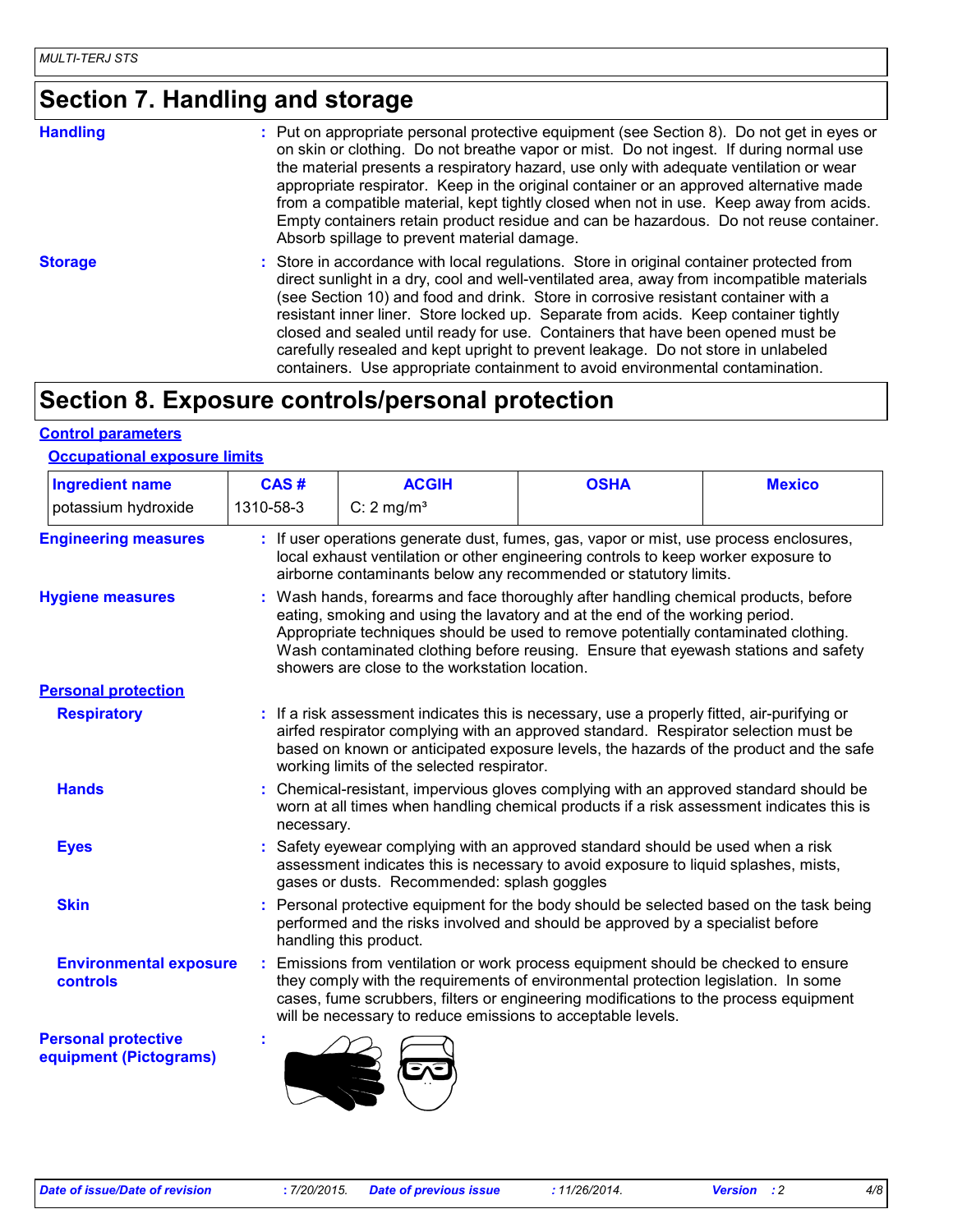### **Section 9. Physical and chemical properties**

#### **Appearance**

| <b>Physical state</b>                             | $:$ Liquid.                                                            |
|---------------------------------------------------|------------------------------------------------------------------------|
| <b>Color</b>                                      | : Clear Blue                                                           |
| Odor                                              | $:$ Mild.                                                              |
| <b>Odor threshold</b>                             | : Not available.                                                       |
| рH                                                | : 13.5                                                                 |
| <b>Melting point</b>                              | : Not available.                                                       |
| <b>Boiling point</b>                              | : Not available.                                                       |
| <b>Flash point</b>                                | : Closed cup: $>93.333^{\circ}$ C ( $>200^{\circ}$ F)                  |
| <b>Burning time</b>                               | : Not applicable.                                                      |
| <b>Burning rate</b>                               | : Not applicable.                                                      |
| <b>Evaporation rate</b>                           | : Not available.                                                       |
| <b>Flammability (solid, gas)</b>                  | : Not available.                                                       |
| Lower and upper explosive<br>(flammable) limits   | $:$ Not available.                                                     |
| <b>Vapor pressure</b>                             | : Not available.                                                       |
| <b>Vapor density</b>                              | : Not available.                                                       |
| <b>Relative density</b>                           | : 1.27                                                                 |
| <b>Solubility</b>                                 | : Easily soluble in the following materials: cold water and hot water. |
| <b>Solubility in water</b>                        | : Not available.                                                       |
| <b>Partition coefficient: n-</b><br>octanol/water | : Not available.                                                       |
| <b>Auto-ignition temperature</b>                  | : Not available.                                                       |
| <b>Decomposition temperature</b>                  | : Not available.                                                       |
| <b>Viscosity</b>                                  | : Not available.                                                       |
| <b>Elemental Phosphorus</b>                       | : Not available.                                                       |
| <b>VOC content</b>                                | Not available.                                                         |

### **Section 10. Stability and reactivity**

| <b>Reactivity</b>                                   | : No specific test data related to reactivity available for this product or its ingredients.                                                                                                                                                                                                                                                                                                                                                                                                                                                                                                                                |  |
|-----------------------------------------------------|-----------------------------------------------------------------------------------------------------------------------------------------------------------------------------------------------------------------------------------------------------------------------------------------------------------------------------------------------------------------------------------------------------------------------------------------------------------------------------------------------------------------------------------------------------------------------------------------------------------------------------|--|
| <b>Chemical stability</b>                           | : The product is stable.                                                                                                                                                                                                                                                                                                                                                                                                                                                                                                                                                                                                    |  |
| <b>Possibility of hazardous</b><br><b>reactions</b> | : Under normal conditions of storage and use, hazardous reactions will not occur.                                                                                                                                                                                                                                                                                                                                                                                                                                                                                                                                           |  |
| <b>Conditions to avoid</b>                          | : No specific data.                                                                                                                                                                                                                                                                                                                                                                                                                                                                                                                                                                                                         |  |
| <b>Incompatible materials</b>                       | $:$ Not available.                                                                                                                                                                                                                                                                                                                                                                                                                                                                                                                                                                                                          |  |
| <b>Hazardous decomposition</b><br>products          | : Under normal conditions of storage and use, hazardous decomposition products should<br>not be produced.                                                                                                                                                                                                                                                                                                                                                                                                                                                                                                                   |  |
| <b>Storage</b>                                      | : Store in accordance with local regulations. Store in original container protected from<br>direct sunlight in a dry, cool and well-ventilated area, away from incompatible materials<br>(see Section 10) and food and drink. Store in corrosive resistant container with a<br>resistant inner liner. Store locked up. Separate from acids. Keep container tightly<br>closed and sealed until ready for use. Containers that have been opened must be<br>carefully resealed and kept upright to prevent leakage. Do not store in unlabeled<br>containers. Use appropriate containment to avoid environmental contamination. |  |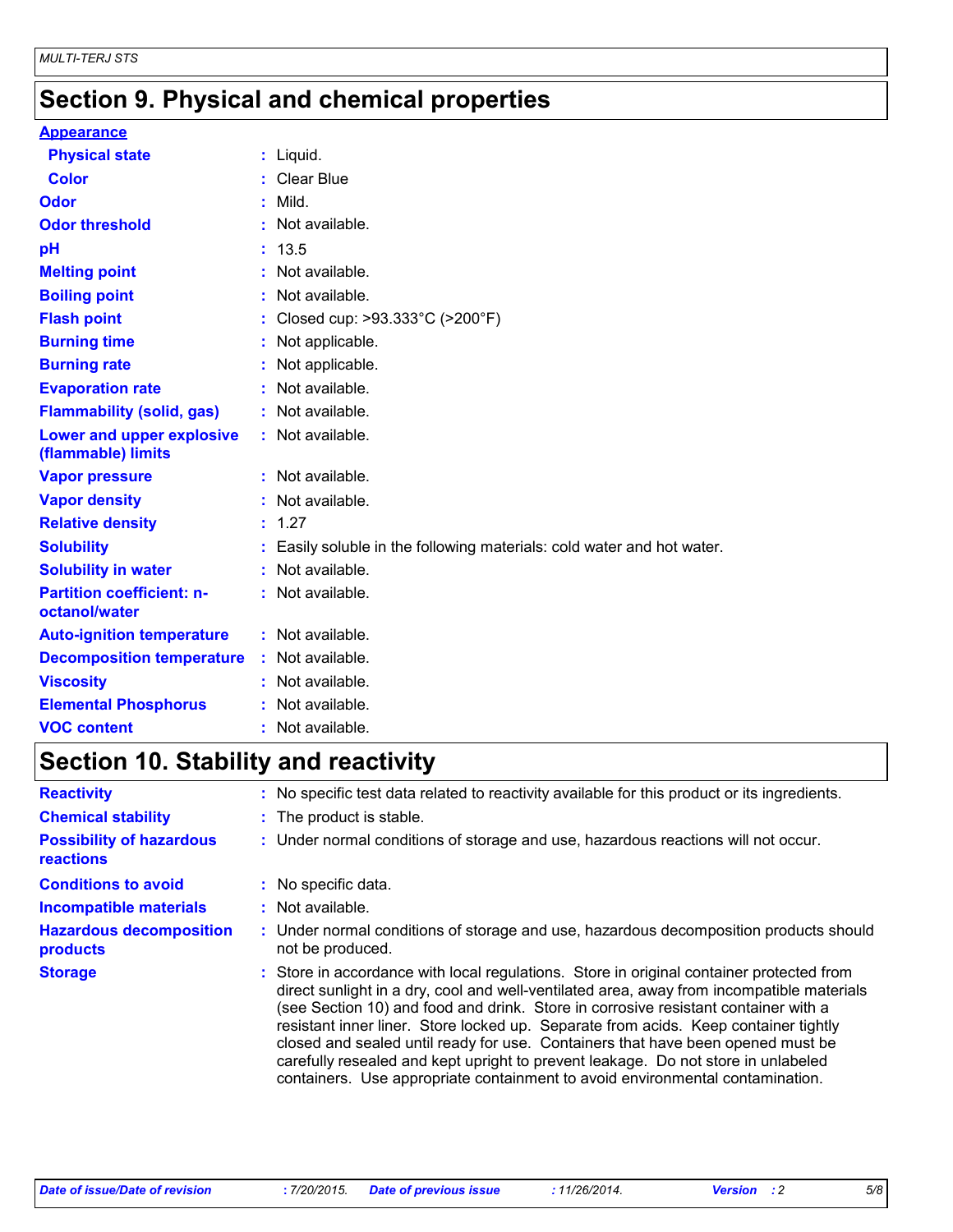## **Section 11. Toxicological information**

| <b>Information on toxicological effects</b>            |                                                                                                        |  |  |
|--------------------------------------------------------|--------------------------------------------------------------------------------------------------------|--|--|
| <b>Information on the likely</b><br>routes of exposure | Dermal contact. Eye contact. Inhalation.                                                               |  |  |
| <b>Potential acute health effects</b>                  |                                                                                                        |  |  |
| <b>Eye contact</b>                                     | : Causes serious eye damage.                                                                           |  |  |
| <b>Inhalation</b>                                      | May give off gas, vapor or dust that is very irritating or corrosive to the respiratory<br>system.     |  |  |
| <b>Skin contact</b>                                    | Causes severe burns.                                                                                   |  |  |
| <b>Ingestion</b>                                       | May cause burns to mouth, throat and stomach.                                                          |  |  |
|                                                        | Symptoms related to the physical, chemical and toxicological characteristics                           |  |  |
| <b>Eye contact</b>                                     | : Adverse symptoms may include the following:<br>pain<br>watering<br>redness                           |  |  |
| <b>Inhalation</b>                                      | : No specific data.                                                                                    |  |  |
| <b>Skin contact</b>                                    | : Adverse symptoms may include the following:<br>pain or irritation<br>redness<br>blistering may occur |  |  |
| <b>Ingestion</b>                                       | : Adverse symptoms may include the following:<br>stomach pains                                         |  |  |
|                                                        | Delayed and immediate effects and also chronic effects from short and long term exposure               |  |  |
| <b>Short term exposure</b>                             |                                                                                                        |  |  |
| <b>Potential immediate</b><br>effects                  | : Not available.                                                                                       |  |  |
| <b>Potential delayed effects</b>                       | : Not available.                                                                                       |  |  |
| <b>Long term exposure</b>                              |                                                                                                        |  |  |
| <b>Potential immediate</b><br>effects                  | : Not available.                                                                                       |  |  |
| <b>Potential delayed effects</b>                       | : Not available.                                                                                       |  |  |
| <b>Potential chronic health effects</b>                |                                                                                                        |  |  |
| Not available.                                         |                                                                                                        |  |  |
| General                                                | No known significant effects or critical hazards.                                                      |  |  |
| <b>Carcinogenicity</b>                                 | : No known significant effects or critical hazards.                                                    |  |  |
| <b>Mutagenicity</b>                                    | No known significant effects or critical hazards.                                                      |  |  |
| <b>Teratogenicity</b>                                  | No known significant effects or critical hazards.                                                      |  |  |
| <b>Developmental effects</b>                           | No known significant effects or critical hazards.                                                      |  |  |
| <b>Fertility effects</b>                               | No known significant effects or critical hazards.                                                      |  |  |
| <b>Numerical measures of toxicity</b>                  |                                                                                                        |  |  |
| <b>Acute toxicity estimates</b>                        |                                                                                                        |  |  |
| <b>Route</b>                                           | <b>ATE value</b>                                                                                       |  |  |
| Oral                                                   | 2264.4 mg/kg                                                                                           |  |  |
|                                                        |                                                                                                        |  |  |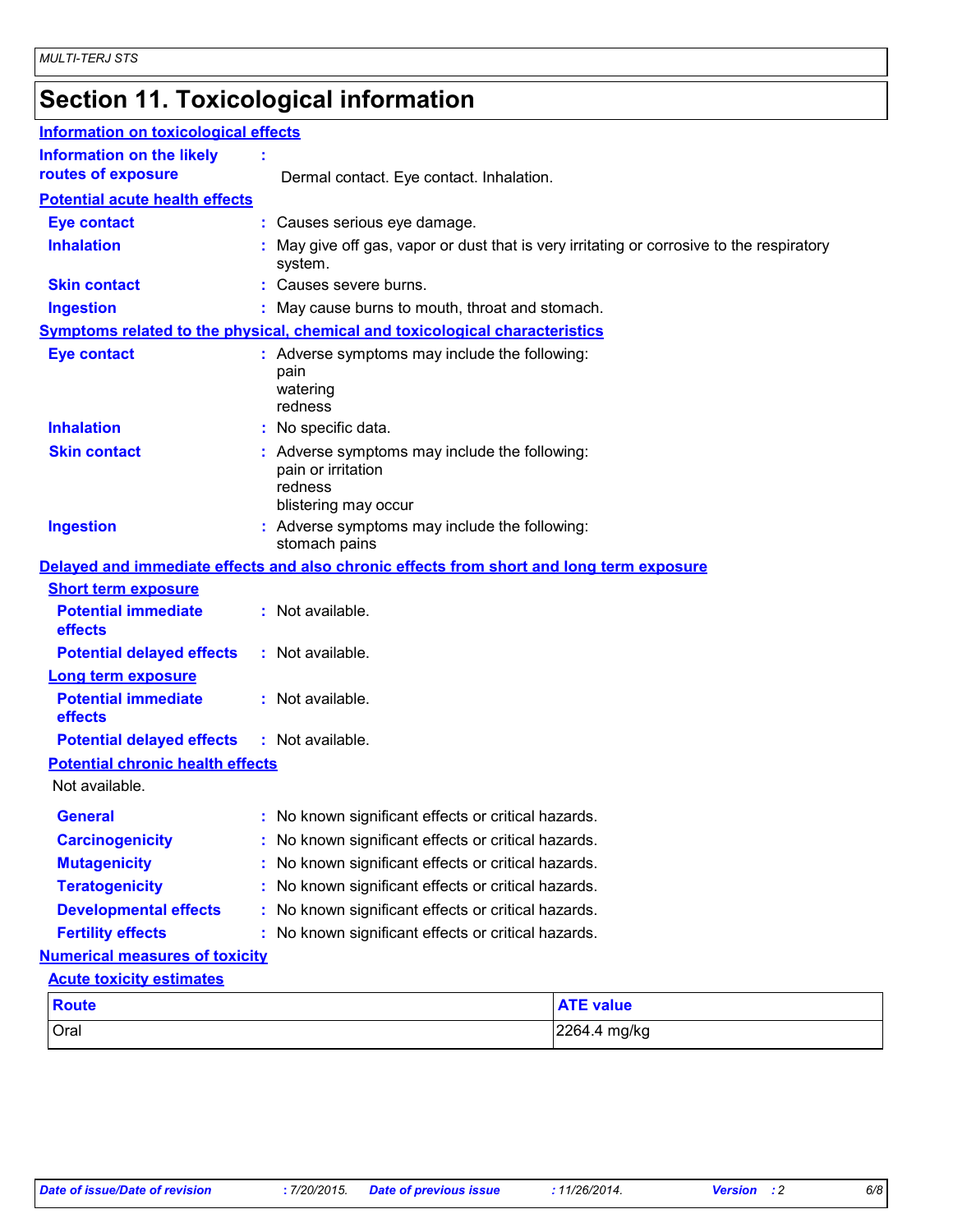### **Section 12. Ecological information**

**Ecotoxicity :**

: Not available.

#### **Aquatic ecotoxicity**

Not available.

### **Section 13. Disposal considerations**

**Waste disposal :**

The generation of waste should be avoided or minimized wherever possible. Empty containers or liners may retain some product residues. This material and its container must be disposed of in a safe way. Dispose of surplus and non-recyclable products via a licensed waste disposal contractor. Disposal of this product, solutions and any byproducts should at all times comply with the requirements of environmental protection and waste disposal legislation and any regional local authority requirements. Avoid dispersal of spilled material and runoff and contact with soil, waterways, drains and sewers.

#### **RCRA classification :** D002 [Corrosive]

**Disposal should be in accordance with applicable regional, national and local laws and regulations.**

**Refer to Section 7: HANDLING AND STORAGE and Section 8: EXPOSURE CONTROLS/PERSONAL PROTECTION for additional handling information and protection of employees.**

### **Section 14. Transport information**

**IATA/IMDG/DOT/TDG: Please refer to the Bill of Lading/receiving documents for up to date shipping information.**

### **Section 15. Regulatory information**

| <b>U.S. Federal regulations</b>                                                   |  | : TSCA 12(b) one-time export: No products were found.                                                     |
|-----------------------------------------------------------------------------------|--|-----------------------------------------------------------------------------------------------------------|
|                                                                                   |  | TSCA 12(b) annual export notification: No products were found.                                            |
|                                                                                   |  | United States inventory (TSCA 8b): Not determined.                                                        |
|                                                                                   |  | Clean Water Act (CWA) 311: potassium hydroxide; pentasodium triphosphate                                  |
|                                                                                   |  | <b>CERCLA:</b> Hazardous substances.: potassium hydroxide: 1000 lbs. (454 kg);                            |
| <b>EPA Registration Number</b>                                                    |  | : Not available.                                                                                          |
| <b>Clean Air Act Section 112</b><br>(b) Hazardous Air<br><b>Pollutants (HAPs)</b> |  | : Not listed                                                                                              |
| <b>SARA 302/304</b>                                                               |  |                                                                                                           |
| <b>Composition/information on ingredients</b>                                     |  |                                                                                                           |
| No products were found.                                                           |  |                                                                                                           |
| <b>SARA 304 RQ</b>                                                                |  | : Not applicable.                                                                                         |
| <b>SARA 311/312</b>                                                               |  |                                                                                                           |
| <b>Classification</b>                                                             |  | : Immediate (acute) health hazard                                                                         |
| <b>State regulations</b>                                                          |  |                                                                                                           |
| <b>Massachusetts</b>                                                              |  | : The following components are listed: POTASSIUM HYDROXIDE; TRIPHOSPHORIC<br>ACID, PENTASODIUM SALT       |
| <b>New York</b>                                                                   |  | : The following components are listed: Potassium hydroxide; Sodium phosphate, tribasic                    |
| <b>New Jersey</b>                                                                 |  | The following components are listed: POTASSIUM HYDROXIDE; CAUSTIC POTASH                                  |
| <b>Pennsylvania</b>                                                               |  | The following components are listed: POTASSIUM HYDROXIDE (K(OH));<br>TRIPHOSPHORIC ACID, PENTASODIUM SALT |
| <b>California Prop. 65</b>                                                        |  |                                                                                                           |
| Not available.                                                                    |  |                                                                                                           |
| <b>Canada</b>                                                                     |  |                                                                                                           |
| <b>Canadian lists</b>                                                             |  |                                                                                                           |
|                                                                                   |  |                                                                                                           |

*Date of issue/Date of revision* **:** *7/20/2015. Date of previous issue : 11/26/2014. Version : 2 7/8*